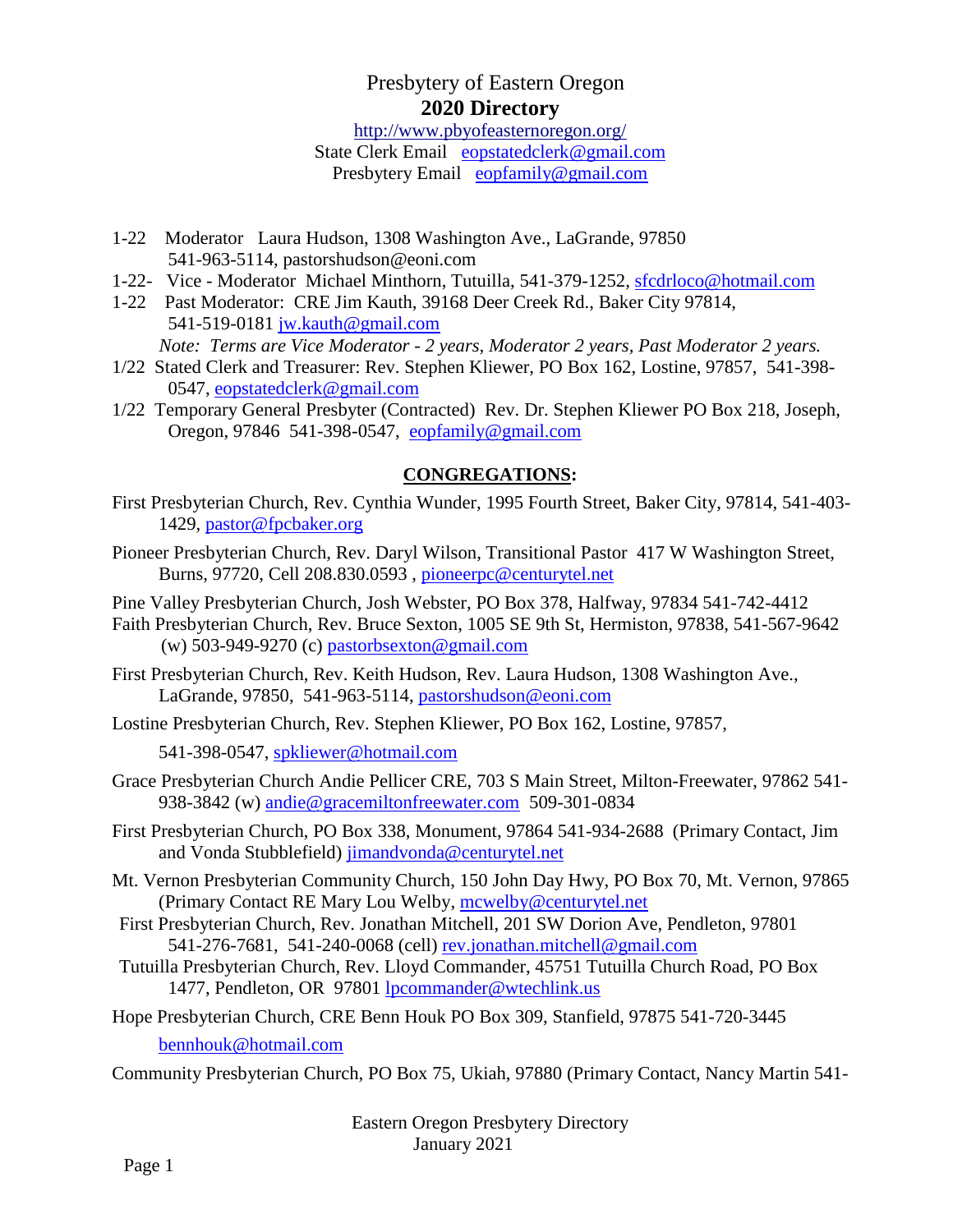910-1409), [nancyemartin48@gmail.com](about:blank)

Community Presbyterian Church, 14 Martin Drive, PO Box 358, Umatilla, 97882 541-922-3250

(Primary Contact Carollyn Robinson), [carollyn57robinson@gmail.com](about:blank)

Commissioned Ruling Elder to the Presbytery: CRE Jim Kauth, 39168 Deer Creek Rd., Baker City 97814, 541-519-0181, [jw.kauth@gmail.com](about:blank)

#### **Board of Trustees**

- 1-22 Rev. Steve Toth, 1358 SW 11th St, Ontario 97914 541-881-4626 [linda\\_toth@q.com](about:blank)
- 1-22 Elder Cathy Johnson 175 Hwy 82, Lostine, OR 97857 541-569-2272, [cathy@silvercreekteam.com](about:blank)
- 2-22 Rev. Stephen Kliewer, PO Box 162, Lostine, 97857, 541-569-2451 [spkliewer@hotmail.com](about:blank)
- 1-23 Dorothy Knduson MSW 509.522.3916 [dpknud@hotmail.com](mailto:dpknud@hotmail.com)

### **Commissioners and delegate to 224th General Assembly** (2020) JUNE 20 - 27, 2020

Baltimore, Maryland, Baltimore Convention Center.

Rev. Stephen Kliewer, PO Box 218, Joseph, Oregon, 97846, 541-398-0547, [spkliewer@hotmail.com](about:blank)

CRE Jim Kauth, 39168 Deer Creek Rd., Baker City 97814, 541-519-0181 [jw.kauth@gmail.com](about:blank)

Young Adult Advisory Delegate - Vacant

- **Commissioners To The Synod** Of The Pacific. Maximum of two three year terms. Elected in April for a term beginning at the October Synod meeting.
	- 1-10/24 MWS Cynthia Wunder 541-403-1429, [pastor@fpcbaker.org](mailto:pastor@fpcbaker.org)
	- 2-10/23 Rev. Steve Toth, 1358 SW 11th St, Ontario 97914 541-881-4626, [linda\\_toth@q.com](about:blank)
	- 1-10/23 MRE Mike Muller 541-377-0808, [mike.w.muller8@gmail.com](about:blank)
	- 1-10/22 FRE Vickie Horneck 74763 Montana Lane, PO Box 448, Irrigon, OR 97844, [victoriahorneck@gmail.com,](about:blank) 541-215-0321

# **Committee on Ministry** (7 members)

- 1-23 Rev. Keith Hudson, Moderator, 1308 Washington Ave., LaGrande, 97850 541-963-5114, [eopcomchair@gmail.com](about:blank)
- 1-24 Ruling Elder Laurie Powell
- 2-22 Ruling Elder Bill Fessel, 13882 S Rock Creek Ln, Haines, OR 97884 541-856-3260
- 1-22 Rev Bruce Sexton, 1005 SE 9th St, Hermiston, 97838 541-567-9642, [pastorbsexton@gmail.com](about:blank)
- 1-22 Ruling Elder Meg Valentine, 1712 Alder Street La Grande OR 97850, [megvalentine1@gmail.com](about:blank)
- 1-23 Ruling Elder Judith Chesnut, 812 Jacquelyn, Milton-Freewater, OR 97862, 541-938-5161, [starfishjudy@charter.net](about:blank)
- 1-24 CPM position (see below)

**Subcommittee on Preparation for Ministry**, moderator (appointed by Committee on Ministry) Rev. Ginger Johnston, 142 SE 6<sup>th</sup>, Milton-Freewater, 97862, 541-938-7055, *gingerj3@q.com*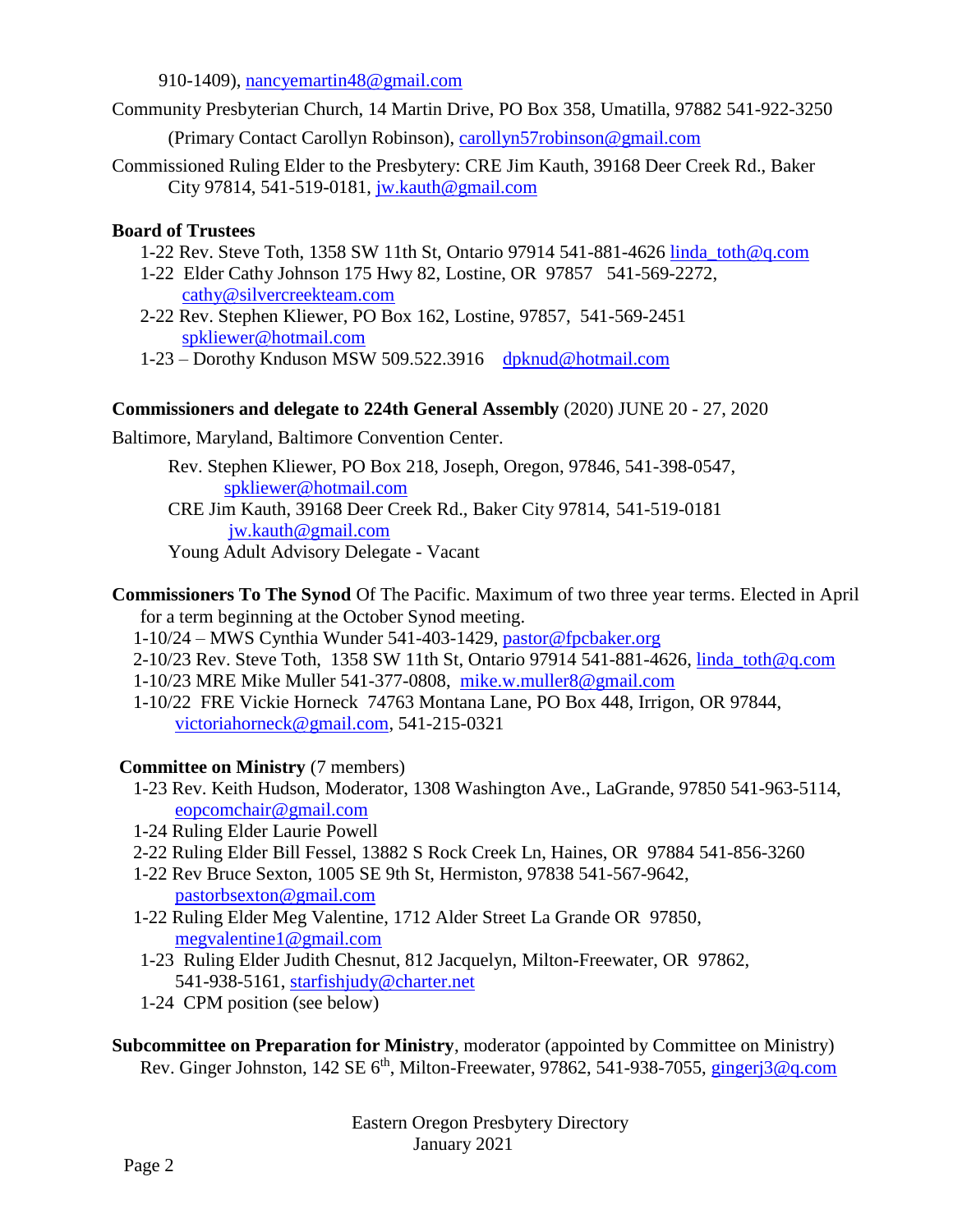# **Coordinator for Commissioned Ruling Elders** (appointed by Committee on Ministry)

#### vacant

#### **Representative to Board of Pensions**

2-22 Rev. Steven Kliewer, Lostine, PO Box 162, Lostine, 97857, 541-398-0547, [spkliewer@hotmail.com](about:blank)

#### **Reader of Ordination** Exams appointed in February

- 2-6/23 RE Mary Lemm Davis,
- 2-6/23 MWS- Rev Mitchell
- 2-6/22 (Alt) Ruling Elder Carollyn Robinson, 81815 Moorlando Ln., Umatilla, OR 97882, [carollyn57robinson@gmail.com](about:blank)

#### **Committee on Nominations and Representation – 6 positions**

- 2-22 Elder Vicki Lange, 203 NW 6th, Pendleton, OR, 97801, 541.379.0166, [dvmlange@gmail.com](about:blank)
- 1-22 Elder Jo Carmichael, La Grande, [jkc@eoni.com](about:blank)
- 1.22 Elder Bonnie Burke, Tutuilla, [terfmngr@gmail.com](about:blank)
- 1-24 CRE Andie Pellicer, ) [andie@gracemiltonfreewater.com](about:blank) (Cell) 509-301-0834
- 2-22 Chair of Personnel, John Zerba, wahs@bmi.net
- 2-22 Chair of Nominations, Vicki Lange, dvmlange@gmail.com
- 2-22 Lloyd Commander 45751 Tutuilla Church Road, PO Box 1477, Pendleton, OR 97801

#### **Committee on Personnel**

- 2-22 Elder John Zerba, Moderator, Milton Freewater, 541-938-6105, [wahs@bmi.net](about:blank)
- 1-24 CRE Andie Pellicer 509-301-0834, [andie@gracemiltonfreewater.com](about:blank)
- 2-23 Elder Mike Muller 541-377-0808, [mike.w.muller8@gmail.com](about:blank)

# **Committee on Program, Mission and Peacemaking** (5 members)

- 1-23 Marilyn Hulse, Box 548, Wallowa, OR 97885, 541-886-4701. [hulsefam@hotmail.com](about:blank)
- 2-22 Elder Mary Lemm Davis, 70487 Evergreen Ln., Pendleton, OR, 97801, [mlemmdavis@gmail.com](about:blank)
- 2-23 Rev. Dorothy Knutson, P.O. Box 2046, Walla Walla, WA 99362 509-522-3916, [dpknud@hotmail.com](about:blank)
- 2-23 Barbara Wright/Dunagan, Pendleton, [msba.wright@gmail.com](about:blank)
- 1-24 Rev. Cynthia Wunder, 541-403-1429, [pastor@fpcbaker.org](about:blank)

# **Advocate for the Council of Theological Seminaries** (appointed by the Committee on Program in

the Parish and Presbytery and Mission Open

# **Presbytery Judicial Commission** (limit one six year term; will elect own moderator)

- 2023 Elder Chuck Wood, Pendleton, [chuckwood@wtechlink.us](about:blank)
- 2024 Rev. Ginger Johnston, Milton Freewater, [gingerj3@q.com](about:blank)
- 2025 Elder Bob Moon, Baker City, [bob@jrobertmoonjr.com](about:blank)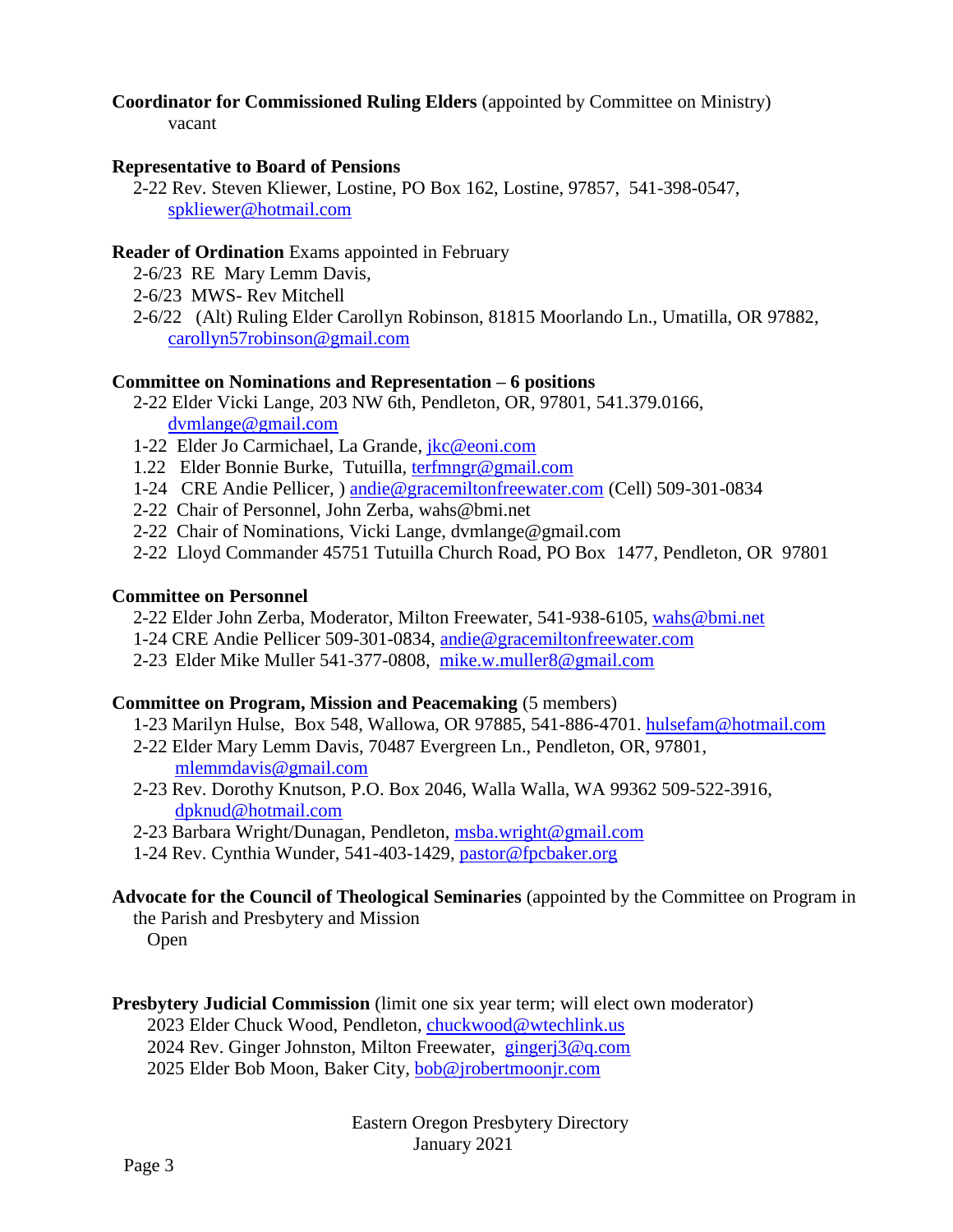2026 Elder Katherine Krauel-Hernberg Pendelton,

Member of the Synod Judicial Commission - The presbytery makes recommendations to the Synod nominating committee. Members are elected by the synod. Recommendation in April for a term beginning following the October Synod meeting.

Rev. Linda Toth, MWS, [eopgenpres@gmail.com](about:blank)

#### **EOP Ministers and Commissioned Lay Pastors without a Committee assignment:**

CRE Josh Webster (Halfway/Pine Valley) [joshuawebster45@yahoo.com](about:blank) Rev. Linda Toth, Ontario (serving outside the bounds) [eopgenpres@gmail.com,](about:blank) [linda\\_toth@q.com](about:blank)

#### **Honorably Retired, At-Large, Validated Ministry, Outside the Bounds**

Acker, Douglas R, 5017 Harnden Rd, Cashmere, WA, 98815, 299 Bottorff, Katherine Ann, 627 SE 2<sup>nd</sup>, Pendleton, OR, 97801, 299 Fisk, Roger L, 14050 Cutten Dr #124, Houston, TX, 77069, 299 Glover, James, Address NA, 299 Johnston, Mary Virginia, 142 SE 6th Ave, Milton Freewater, OR 97862, 299 Knudson, Dorothy Price, PO Box 2046, Walla Walla, WA, 99362, 299 Nicole, Kathryn, 19 Rachelle Ct., Mashpee. MA 02649, 797 Ruehl, Kirk M, 655 NW 7th St #G, Hermiston, OR, 97838, 701 Shields, William E, Address Unavailable, 299 Toth, Linda W, 1358 SW 11th St, Ontario, OR, 97914, 305 Toth, Steven M, 1358 SW 11th St, Ontario, OR, 97914, 701

#### **EOP Council:**

- 1-22 Past Moderator: CRE Jim Kauth, [jw.kauth@gmail.com](about:blank)
- 1-22 Presbytery Moderator: Rev. Laura Hudson, [pastorshudson@eoni.com](about:blank)
- 1-22 Presbytery Vice-Moderator Michael Minthorn [sfcdrloco@hotmail.com](about:blank)
- 2-23 Committee on Ministry: Rev. Keith Hudson, [eopcomchair@gmail.com](about:blank)
- 1-23 Program, Mission and Peacemaking, Mary Lemm Davis [mlemmdavis@gmail.com](about:blank)
- 1-22 MSW at Large: MWS Jonathan [Mitchellrev.jonathan.mitchell@gmail.com](about:blank)
- 1-24 Ruling Elder at Large, Ruling Elder Jim Rowan
- 2/10-22 Stated Clerk /General Pesbyter (ex-officio): Rev. Steve Kliewer, Pastor, PO Box 162, Lostine, 97857, 97857 541-398-0547 [EOPStatedClerk@gmail.com](about:blank)
- 1-21 Presbyterian Women Marilyn Hulse, Box 548 Wallowa, OR 97885, 541-886-4701 [hulsefam@hotmail.com](about:blank)

#### **Clerks of Session**

| <b>Baker City</b> | Jean Geddes, vjean 33@msn.com                                                                   |
|-------------------|-------------------------------------------------------------------------------------------------|
| <b>Burns</b>      | Edie Necochea, 417 W Washington St., Burns, OR 97720, 541-573-2134                              |
| Pine Valley       | Diana Glynn, PO Box 378, Halfway, OR 97834 glynndi45@yahoo.com                                  |
| Hermiston         | Midge Harris, 1005 SE 9th Street, Hermiston, OR 97838, 541-571-2556<br>mcharris $27@$ gmail.com |
| La Grande         | Connie Ingerson, 3300 N. Union Street, La Grande, OR 97850,<br>cingerson@eoni.com               |
| Lostine           | Joyce Marie Anderson, 301 SE 6th Street, Enterprise, OR 97828,                                  |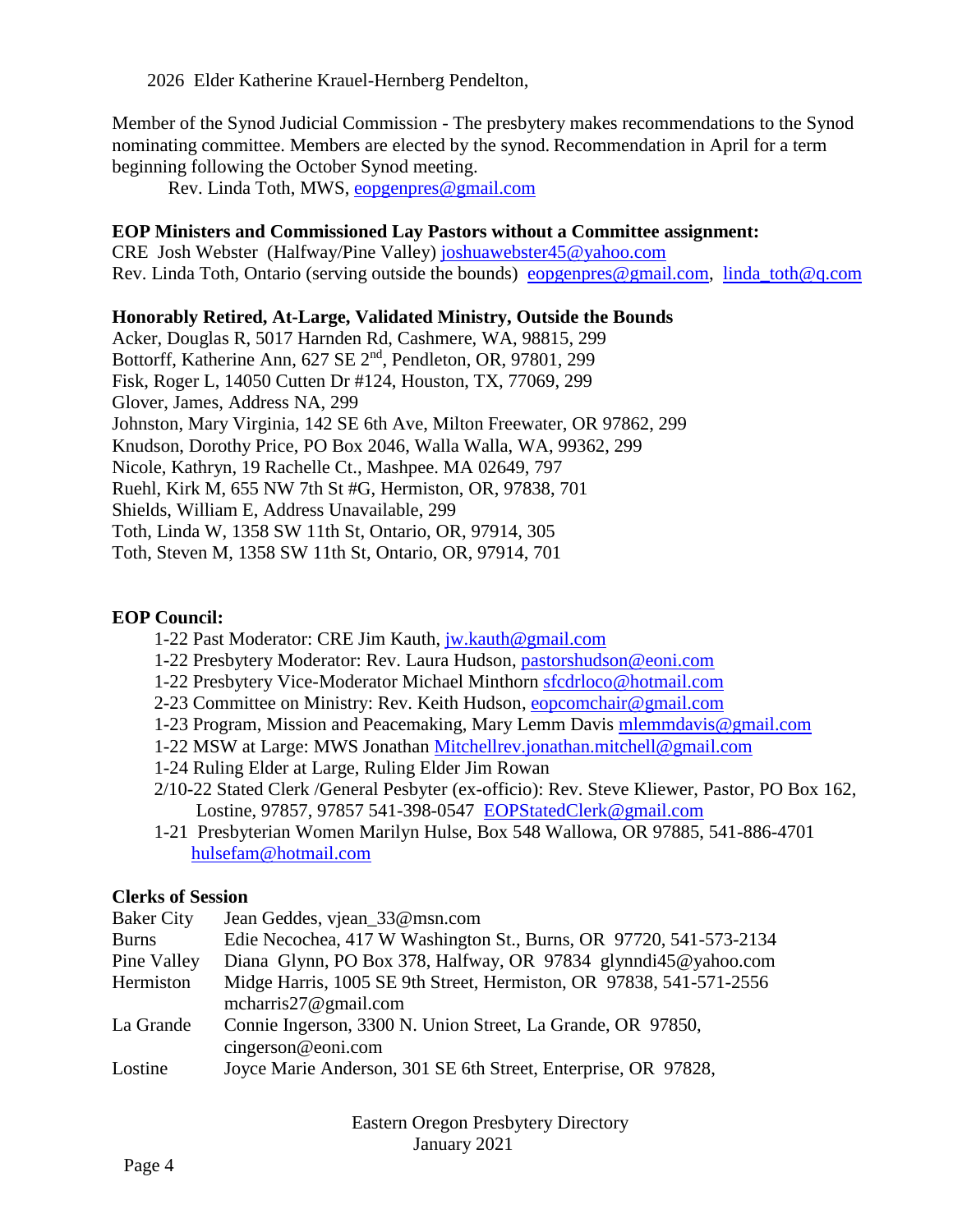|                                                                            | 541-398-1771, twinsy@yahoo.com                                   |  |
|----------------------------------------------------------------------------|------------------------------------------------------------------|--|
| Milton-Freewater                                                           | Judith Chesnut, 812 Jacquelyn, Milton-Freewater, OR 97862,       |  |
|                                                                            | 541-938-5161, starfishjudy@charter.net                           |  |
| Monument                                                                   | Vonda Jo Stubblefield, Box 338, Monument, OR 97864, 541-934-2688 |  |
|                                                                            | jimandvonda@centurytel.net                                       |  |
| Mount Vernon (Interim) Ruling Elder Mary Lou Welby, mcwelby@centurytel.net |                                                                  |  |
| Pendleton                                                                  | Gary Zimmerman, 72474 HWY 395 S, Pendleton, OR 97801             |  |
|                                                                            | 541-276-8276, gzimmerman@eotnet.net                              |  |
| Tutuilla                                                                   | Etta Scott, 46422 Conner RD, Pendleton, OR 97801,                |  |
|                                                                            | royalprincessoftut@yahoo.com                                     |  |
| Stanfield                                                                  | Benn Houk, Box 309, Stanfield, OR 97875, bennhouk@hotmail.com    |  |
| Ukiah                                                                      | Nancy Elizabeth Martin, PO Box 75, Ukiah, OR 97880, 541-910-1409 |  |
|                                                                            | nancyemartin48@gmail.com                                         |  |
| Umatilla                                                                   | Carollyn Robinson PO Box 358, Umatilla, OR 97882,                |  |
|                                                                            | CRobinson@gshealth.org carollyn57robinson@gmail.com              |  |
| <b>Treasurers</b>                                                          |                                                                  |  |
| <b>Baker City</b>                                                          | LaVonne Yeoumans, konaklrs@thegeo.net, 541-523-2347              |  |
| <b>Burns</b>                                                               | Jon Zieber, 417 W Washington St., Burns, OR 97720, 541-573-2134  |  |
|                                                                            | pioneerpc@centurytel.net                                         |  |
| Halfway (Pine Valley)                                                      | Linn Osman, PO Box 378, Halfway, OR 97834                        |  |
| Hermiston                                                                  | Jim Deeds ljdeeds@charter.net                                    |  |
| La Grande                                                                  | Brent Lewis, 1308 Washington Street La Grande, OR 97850,         |  |
|                                                                            | hblewis49@gmail.com                                              |  |
| LostineCathy Johnson PO Box 162, Lostine, OR 97857                         |                                                                  |  |
|                                                                            | 541-398-1529, cathy@silvercreekteam.com                          |  |
| Milton-Freewater                                                           | John Zerba ,wahs@bmi.net 541-938-6105                            |  |
| Monument                                                                   | Vonda Jo Stubblefield, Box 338, Monument, OR 97864, 541-934-2688 |  |
|                                                                            | jimandvonda@centurytel.net                                       |  |
| <b>Mount Vernon</b>                                                        |                                                                  |  |
| Pendleton                                                                  | Alison Moses fcpc@pendletonpresbyterian.com 509-680-6830         |  |
| Tutuilla                                                                   | Merrily S Lovejoy PO Box 1477, Pendelton, OR 97801               |  |
| Stanfield                                                                  | Benn Houk, Box 309, Stanfield, OR 97875, bennhouk@hotmail.com    |  |
| Ukiah                                                                      | Nancy Elizabeth Martin, PO Box 75, Ukiah, OR 97880, 541-910-1409 |  |
|                                                                            | nancyemartin48@gmail.com                                         |  |

Umatilla Patricia Wagner PO Box 358, Umatilla OR 97882-0358 [bandpwags@yahoo.com](about:blank)

#### **Other Contacts**

Presbyterian Foundation: The Rev. Rob Hagan, [rob.hagan@presbyterianfoundation.org](about:blank) (509) 521-5400

Board of Pension: Mark Frey, 800-510-3068, [mfrey@pensions.org](about:blank)

Nancy Martin Vincent Synod Executive, Synod of the Pacific, 200 Kentucky Street, Suite B,